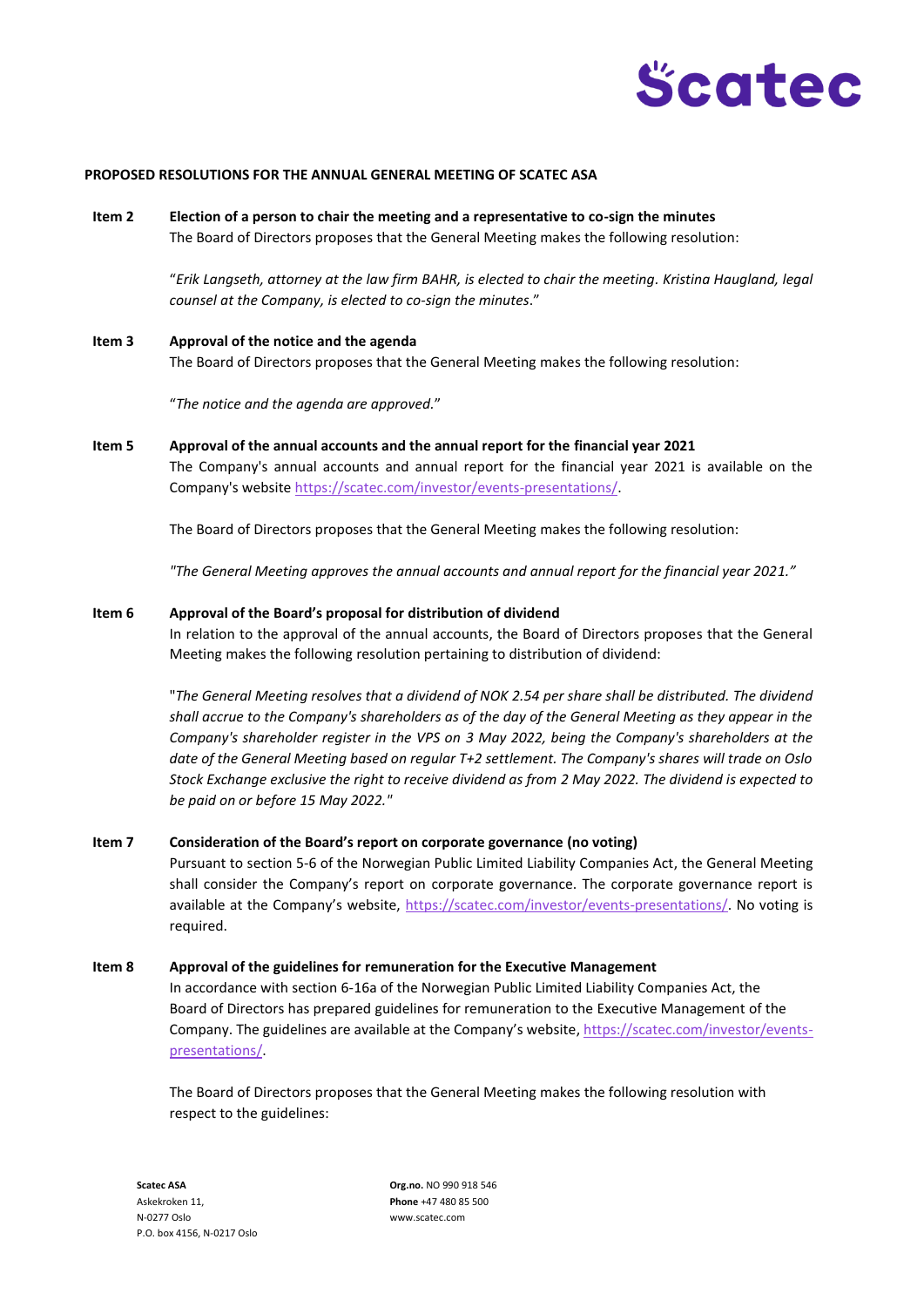

"*The General Meeting approves the guidelines for remuneration of Executive Management pursuant to the Public Limited Liability Companies Act section 6-16a."*

### **Item 9 Consideration of the Board's report on remuneration to the executive management**

In accordance with section 6-16b of the Norwegian Public Limited Liability Companies Act, the Board of Directors shall prepare a statement on the salary and other remuneration to the executive management, comprised by the guidelines referred to under Item 8 above as approved by the general meeting in 2021. Pursuant to the Norwegian Public Limited Liability Companies Act, the General Meeting shall arrange an advisory vote on the report.

The Board of Directors proposes that the General Meeting makes the following resolution:

"*The General Meeting approves the report on salary and other remuneration to the executive management pursuant to the Public Limited Liability Companies Act section 6-16b."*

#### **Item 10 Election of board members**

The Nomination Committee proposes candidates for election and re-election of the members of the Board of Directors. The Nomination Committee's recommendation is available at the Company's website, [https://scatec.com/investor/events-presentations/.](https://scatec.com/investor/events-presentations/)

The Nomination Committee proposes that the General Meeting makes the following resolution:

*"The Company's Board of Directors consist of:*

| John Andersen (Chairperson) | until 2024  |
|-----------------------------|-------------|
| Jan Skoaseth                | until 2024  |
| Maria Moræus Hanssen        | until 2024  |
| Mette Krogsrud              | until 2024  |
| Espen Gundersen             | until 2024  |
| Gisele Marchand             | until 2023  |
| Jørgen Kildahl              | until 2023" |

Voting will be done separately for each of the five members up for election.

### **Item 11 Approval of remuneration to the Board and the Committees**

The remuneration for the members of the Board of Directors is proposed by the Nomination Committee. The Nomination Committee's recommendation is available on the Company's website, [https://scatec.com/investor/events-presentations/.](https://scatec.com/investor/events-presentations/)

The Nomination Committee proposes that the General Meeting makes the following resolution:

*"The annual compensation for the Board from the annual general meeting in 2022 until the annual general meeting in 2023 shall be:* 

| The Chairperson of the Board | NOK 557,000 per year |
|------------------------------|----------------------|
| Directors of the Board       | NOK 357,000 per year |

*Requirements for investment in the Company for parts of the annual remuneration:* 

**Scatec ASA Org.no.** NO 990 918 546 Askekroken 11, **Phone** +47 480 85 500 N-0277 Oslo www.scatec.com P.O. box 4156, N-0217 Oslo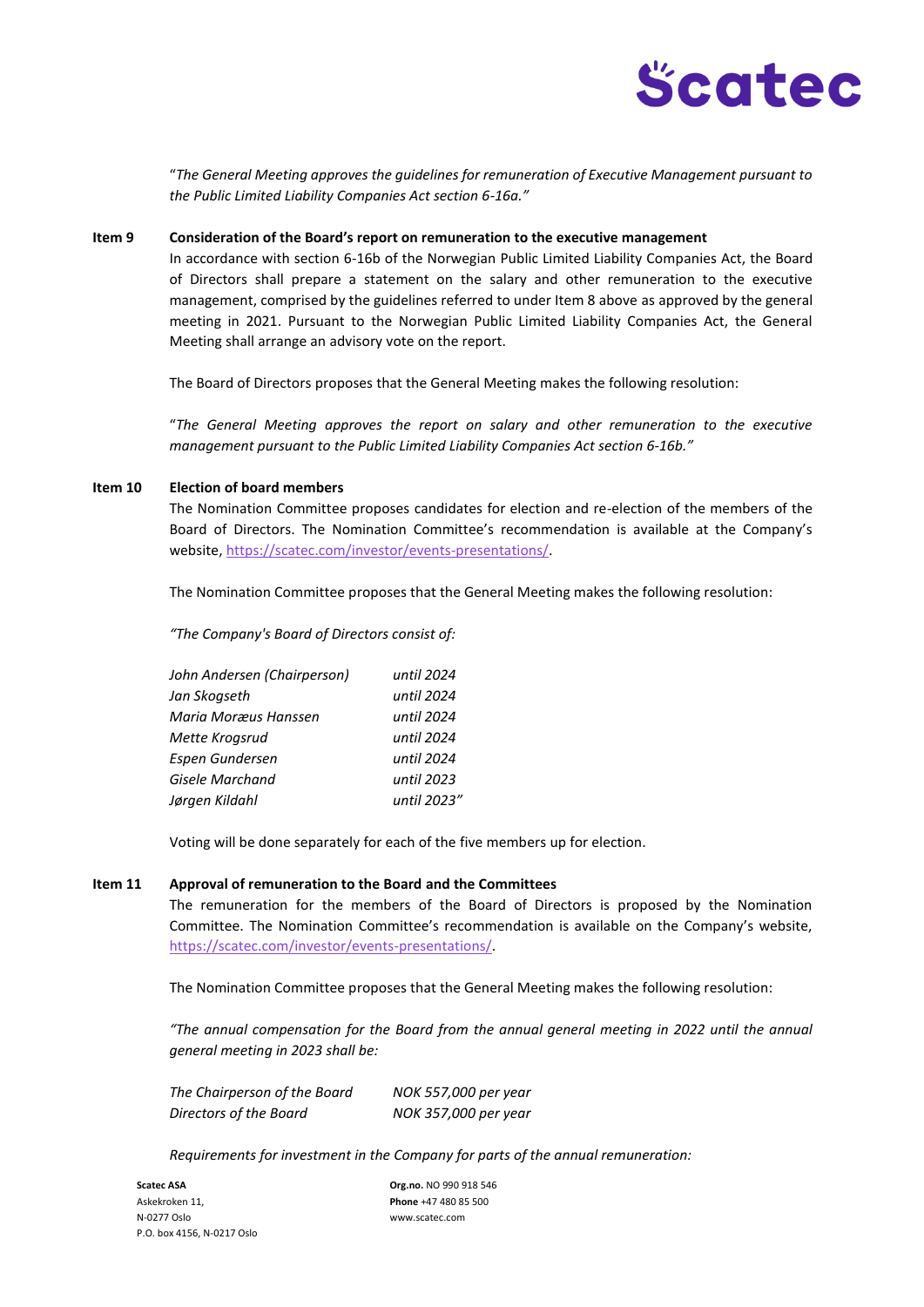

- *The members of the boards must use 20% of the gross board remuneration (excl. remuneration*  for committee work) to purchase shares in the company until they (including their personal *close associates/companies under their control) own shares of a value corresponding to 1 year's gross board remuneration (excl. remuneration for committee work).*
- *The purchase of shares shall take place in accordance with applicable statutes and regulations for primary insider trading and the company's primary insider manual. The purchase may be spread over time, but must be completed no later than the turn of the year and constitute at least 20% of the gross remuneration for this calendar year.*
- *The shares must be retained for as long as the board member holds the position. Holdings exceeding one year's board remuneration are not subject to this requirement.*
- *The Nomination Committees shall monitor compliance with the share purchase scheme, and this will be a part of the Committee's assessment of candidates for election to subsequent periods.*

*The annual compensation for the Audit Committee from the annual general meeting in 2022 until the annual general meeting in 2023 shall be: The Chairperson of the Audit Committee: NOK 150,000 per year* 

*Members of the Audit Committee: NOK 90,000 per year* 

*The annual compensation for the Organisation and Remuneration Committee from the annual general meeting in 2022 until the annual general meeting in 2023 shall be:*

| The Chairperson of the Organisation & Remuneration Committee: | NOK 75,000 per year  |
|---------------------------------------------------------------|----------------------|
| Members of the Organisation & Remuneration Committee:         | NOK 55,000 per year" |

## **Item 12 Election of members of the Nomination Committee**

The Nomination Committee proposes candidates for election and potentially re-election of the members of the Nomination Committee. The Nomination Committee's recommendation is available on the Company's website, [https://scatec.com/investor/events-presentations/.](https://scatec.com/investor/events-presentations/) 

The Nomination Committee proposes the General Meeting makes the following resolution:

"*The Company's Nomination Committee consists of:*

| Kristine Ryssdal (Chair) | until 2024  |
|--------------------------|-------------|
| Svein Høaset             | until 2023  |
| Mads Holm                | until 2023  |
| Annie Bersagel           | until 2023" |

### **Item 13 Approval of remuneration to the members of the Nomination Committee**

The Nomination Committee proposes the remuneration to the members of the Nomination Committee. The Nomination Committee's recommendation is available at the Company's website, [https://scatec.com/investor/events-presentations/.](https://scatec.com/investor/events-presentations/)

The Nomination Committee proposes that the General Meeting makes the following resolution:

"*Remuneration to the Nomination Committee for the period from the annual general meeting in 2022 until the annual general meeting in 2023 shall be:*

Askekroken 11, **Phone** +47 480 85 500 N-0277 Oslo www.scatec.com P.O. box 4156, N-0217 Oslo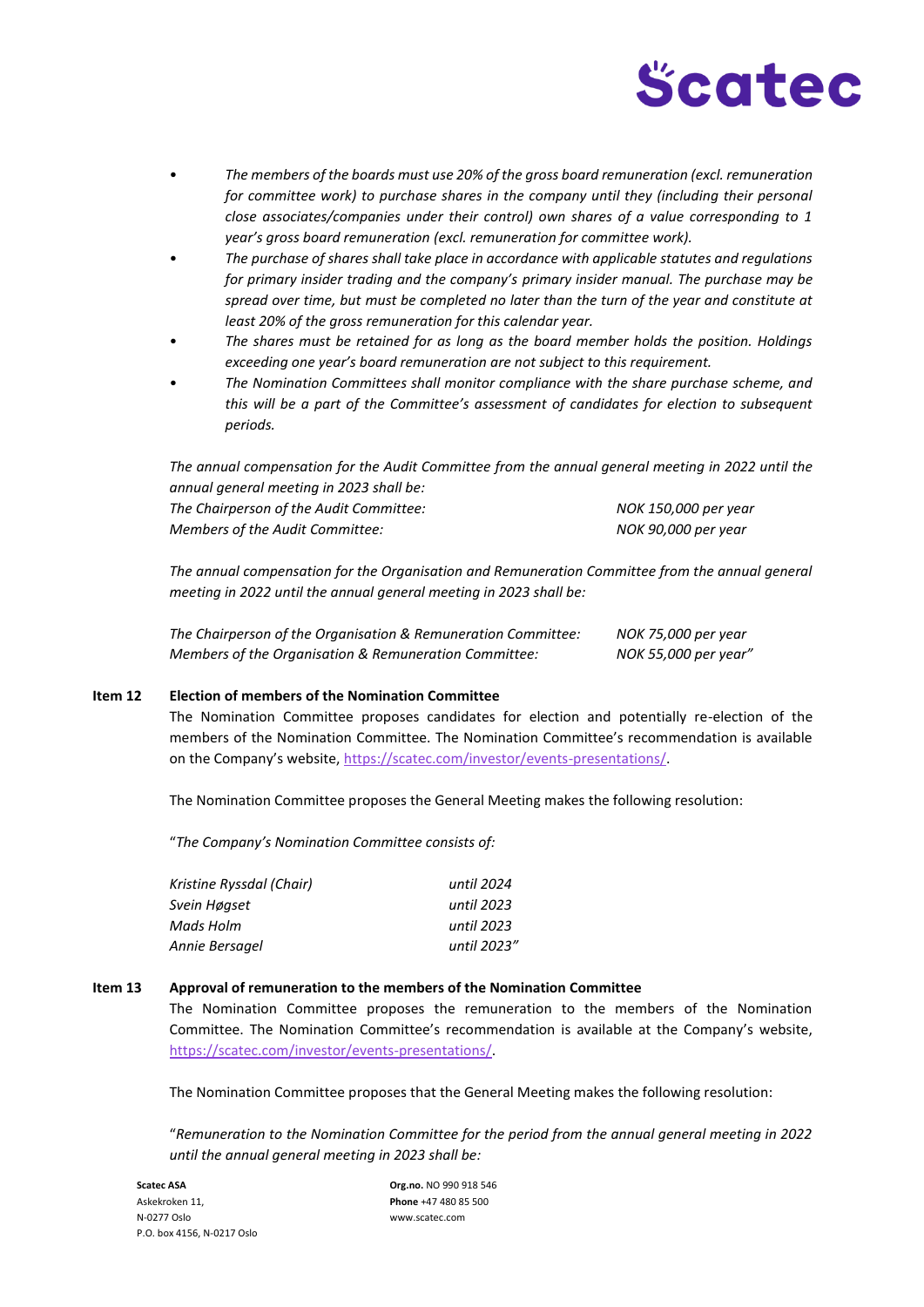

*Chairperson of the Nomination Committee: NOK 60,000 per year Members of the Nomination Committee: NOK 40,000 per year"*

## **Item 14 Approval of remuneration to the Company's auditor**

Accrued fees to the auditor for 2021 amount to NOK 5,190,000 of which NOK 2,500,000 is related to the statutory audit for the financial year of 2021.

The Board of Directors proposes that the General Meeting make the following resolution:

"*Remuneration to the auditor for statutory audit for the financial year of 2021 of NOK 2,500,000 is approved*"

## **Item 15 Election of auditor**

The Audit Committee has recommended that Pricewaterhousecoopers AS, with company registration number 987 099 713, is elected as the Company's auditor. The recommendation is available at the Company's website, [https://scatec.com/investor/events-presentations/.](https://scatec.com/investor/events-presentations/)

In line with the proposal from the Audit Committee, the Board proposes that the General Meeting makes the following resolution:

"*Pricewaterhousecoopers AS, with company registration number 987 099 713, is elected as the Company's auditor*"

## **Item 16 Approval of amendments to the instructions for the nomination Committee**

The Board of Directors proposes to make some editorial changes to the guidelines for the nomination Committee, as adopted by the general meeting on 30 April 2019. The proposed new guidelines are available at the Company's website[, https://scatec.com/investor/events-presentations/.](https://scatec.com/investor/events-presentations/)

The Board of Directors proposes that the General Meeting makes the following resolution:

*"The instructions to the Nomination Committee are approved."*

# **Item 17 Authorisation to the Board to purchase treasury shares in connection with acquisitions, mergers, demergers or other transactions**

The Board of Directors proposes that the General Meeting grants the Board of Directors an authorisation to acquire own shares with an aggregate nominal value of up to 10% (ten percent) of the Company's share capital. The authorisation may only be used for the purpose of using the Company's shares as consideration in connection with acquisitions, mergers, de-mergers or other transactions.

The Board of Directors proposes that the General Meeting makes the following resolution:

- *a) "The Board of Directors is authorised to acquire and pledge own shares in the company, in one or more rounds, up to an aggregate nominal value of up to NOK 397,293.*
- *b) The highest and lowest purchase price for each share shall be NOK 1,000 and NOK 1, respectively. The authorisation may only be used for the purpose of utilising the company's shares as transaction currency in acquisitions, mergers, de-mergers or other transactions. The Board of Directors is otherwise free to decide the method of acquisition and disposal of the*

Askekroken 11, **Phone** +47 480 85 500 N-0277 Oslo www.scatec.com P.O. box 4156, N-0217 Oslo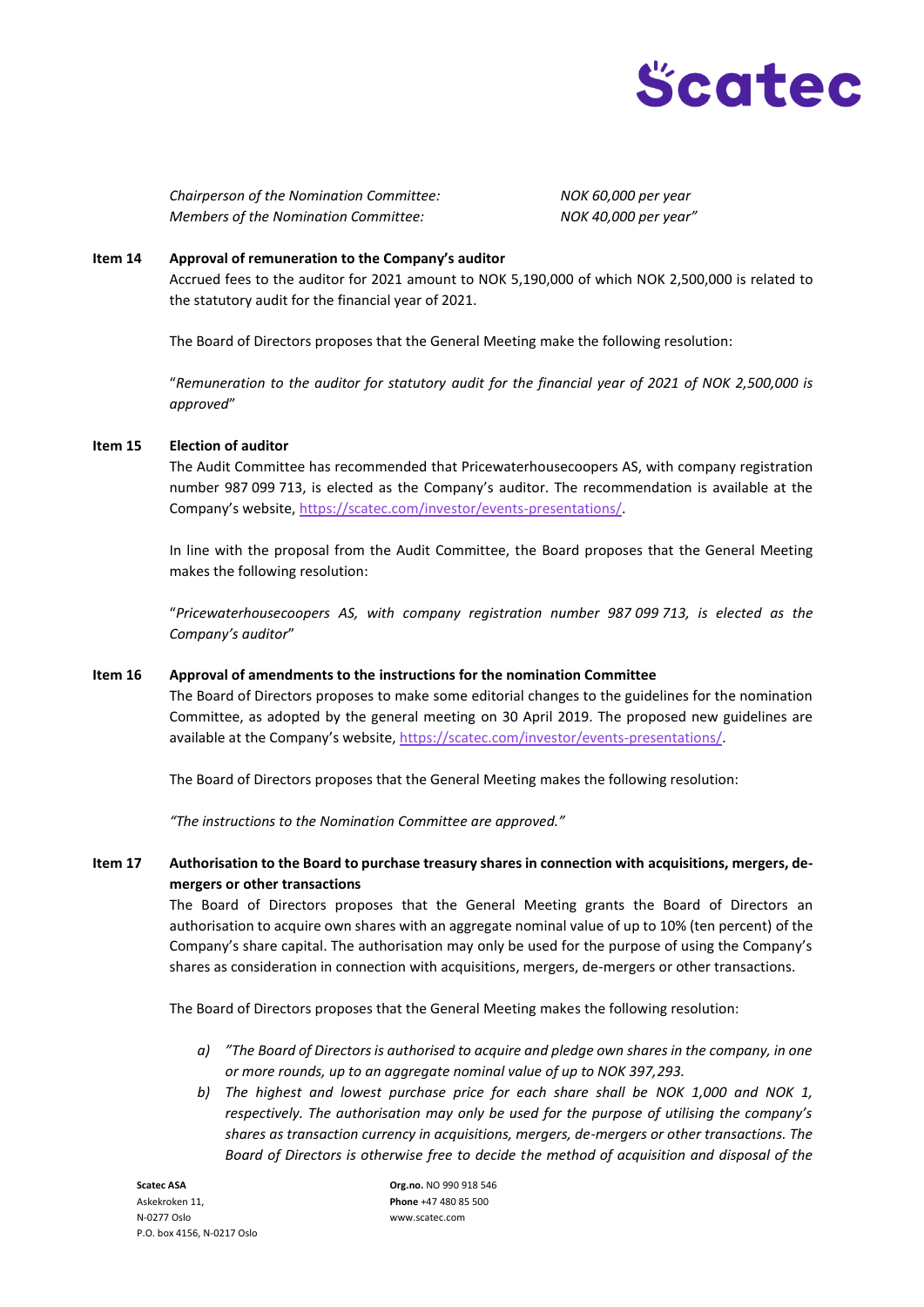

*company's shares. The authorisation can also be used in situations referred to in section 6-17 of the Norwegian Securities Trading Act.*

- *c) The authorisation is valid until the annual general meeting in 2023, however not after 30 June 2023."*
- **Item 18 Authorisation to the Board to purchase treasury shares in connection with the Company's share- and incentive schemes for employees**

The Board of Directors proposes that the General Meeting grants the Board of Directors an authorisation to acquire up to 1,131,004 own shares with an aggregate nominal value of up to NOK *28,275.1*. The authorisation may only be used for the purpose of sale and/or transfer to employees in the company group as part of the Company's incentive programmes as approved by the Board of Directors.

The Board of Directors proposes that the General Meeting makes the following resolution:

- *a) "The Board of Directors is authorised to acquire and pledge up to 1,131,004 own shares in the company, in one or more rounds, up to an aggregate nominal value of NOK 28,275.1.*
- *b) The highest and lowest purchase price for each share shall be NOK 1,000 and NOK 1, respectively. The authorisation may only be used for the purpose of sale and/or transfer to employees in the company group as part of the Company's incentive programmes as approved by the Board of Directors. The Board of Directors is otherwise free to decide the method of acquisition and disposal of the Company's shares. The authorisation can also be used in situations referred to in section 6-17 of the Norwegian Securities Trading Act.*
- c) *The authorisation is valid until the Annual General Meeting in 2023, however not after 30 June 2023."*

# **Item 19 Authorisation to the Board to purchase treasury shares for the purpose of investment or for subsequent sale or deletion of such shares**

The Board of Directors proposes that the General Meeting grants the Board of Directors an authorisation to acquire its own shares with an aggregate nominal value of up to 10% (ten percent) of the Company's existing share capital. The authorisation may only be used for the purpose of investment or for subsequent sale or deletion of such shares.

The Board of Directors proposes that the General Meeting makes the following resolution:

- *a) "The Board of Directors is authorised to acquire and pledge own shares in the company, in one or more rounds, up to ten an aggregate nominal value of up to NOK 397,293.*
- *b) The highest and lowest purchase price for each share shall be NOK 1,000 and NOK 1, respectively. The authorisation may only be used for the purpose of investment or for subsequent sale or deletion of such shares. The Board of Directors is free to decide the method of acquisition and disposal of the company's shares. The authorisation can also be used in situations referred to in section 6-17 of the Norwegian Securities Trading Act.*
- *c) The authorisation is valid until the Annual General Meeting in 2023, however not after 30 June 2023."*
- **Item 20 Authorisation to the Board to increase the share capital of the Company for strengthening of the Company's equity and issue of consideration shares in connection with acquisitions of businesses within the Company's purpose**

Askekroken 11, **Phone** +47 480 85 500 N-0277 Oslo www.scatec.com P.O. box 4156, N-0217 Oslo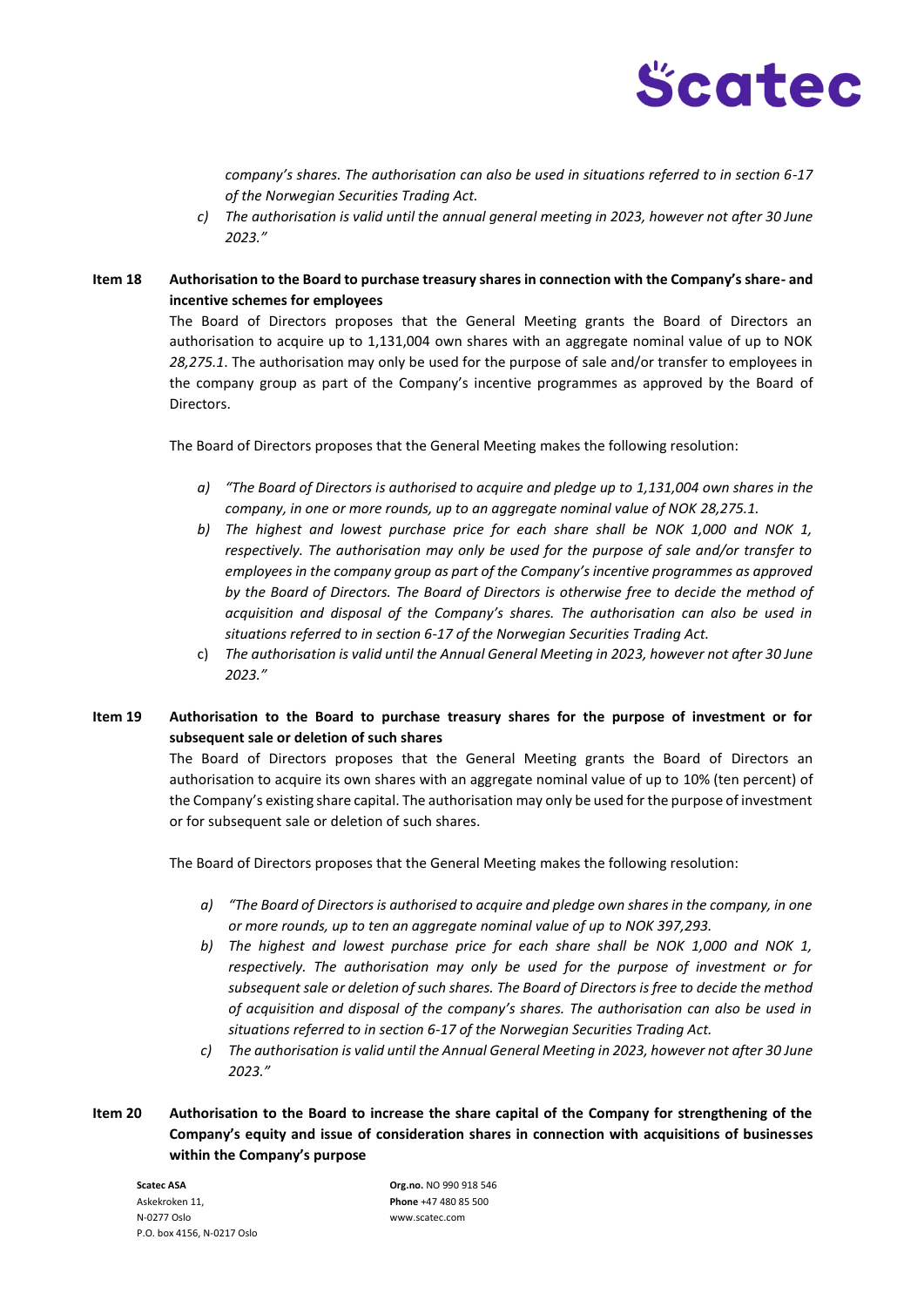

The Board of Directors proposes that the General Meeting grants the Board of Directors an authorisation to increase the share capital of the Company on the terms set out below.

The purpose of the authorisation is to give the Board of Directors the necessary flexibility and possibility to act promptly. The authorisation is limited to be used for strengthening of the Company's equity and the issuance of consideration shares in connection with acquisitions of businesses within the Company's purpose.

The Board of Directors' proposal implies an authorisation to issue a number of new shares that result in an increase of the current share capital of up to 10% (ten percent). The purpose of the authorisation implies that the preferential rights for existing shareholders to subscribe for new shares can be set aside if the authorisation is used.

For matters relevant for considering subscription of the Company's shares, see annual accounts for 2021, announcements posted on the Company's ticker on www.newsweb.no and the Company's webpage.

The Board of Directors proposes that the General Meeting makes the following resolution:

*"The Company's Board of Directors is authorised to increase the share capital on the following conditions:* 

- *a) The share capital may, in one or more rounds, be increased by a total of up to NOK 397,293.*
- *b) The authorisation shall be valid until the ordinary General Meeting in 2023, but no later than 30 June 2023.*
- *c) The authorisation may be used for strengthening of the Company's equity and the issuance of shares as consideration shares in acquisition of businesses within the Company's purpose.*
- *d) The shareholders pre-emptive rights for subscription of shares, pursuant to the Norwegian Public Limited Liability Companies Act section 10-4, may be set aside.*
- *e) The authorisation includes increase of the share capital against contribution in kind and the right to incur the Company special obligations pursuant to the Norwegian Public Limited Liability Companies Act section 10-2*
- f) *The authorisation does not include decision on merger."*

# **Item 21 Authorisation to the Board to increase the share capital of the Company in connection with the Company's share- and incentive schemes for employees**

The Board of Directors proposes that the General Meeting grants the Board of Directors an authorisation to increase the share capital of the Company to deliver shares as part of the Company's incentive programmes on the terms set out below. The purpose of the authorisation implies that the preferential rights for existing shareholders to subscribe for new shares can be set aside if the authorisation is used.

For matters relevant for considering subscription of the Company's shares, see annual accounts for 2021, announcements posted on the Company's ticker on www.newsweb.no and the Company's webpage.

The Board of Directors proposes that the General Meeting makes the following resolution:

*"The Company's Board of Directors is authorised to increase the share capital on the following* 

**Scatec ASA Org.no.** NO 990 918 546 Askekroken 11, **Phone** +47 480 85 500 N-0277 Oslo www.scatec.com P.O. box 4156, N-0217 Oslo